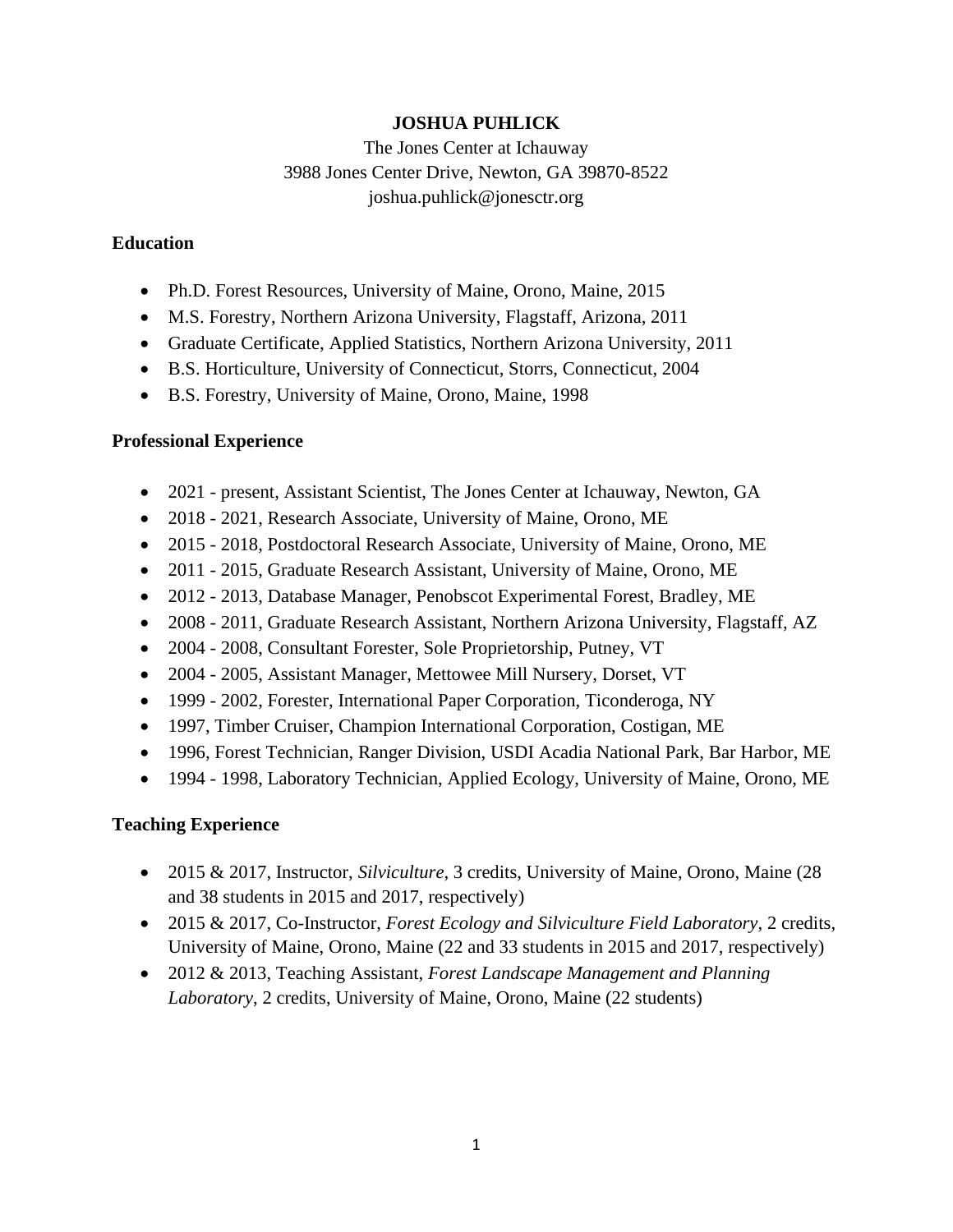#### **Peer-Reviewed Publications**

**Puhlick, J. J.**, D. C. Laughlin, M. M. Moore, C. H. Sieg, S. T. Overby, and J. D. Shaw. 2021. Soil properties and climate drive ponderosa pine seedling presence in the southwestern USA. *For. Ecol. Manage.* 486. doi: 10.1016/j.foreco.2021.118972.

**Puhlick, J. J.**, I. J. Fernandez, and J. W. Wason. 2021. Non-native earthworms invade forest soils in Northern Maine, USA. *Forests*. 12, 80. doi: 10.3390/f12010080.

**Puhlick, J. J.**, A. R. Weiskittel, L. S. Kenefic, C. W. Woodall, and I. J. Fernandez. 2020. Strategies for enhancing long-term carbon sequestration in mixed-species, naturally regenerated Northern temperate forests. *Carbon Manag.* 11(4): 381-397. doi: 10.1080/17583004.2020.1795599.

**Puhlick, J. J.** and I. J. Fernandez. 2020. Influence of mechanized timber harvesting on soil compaction in northern hardwood forests. *Soil Sci. Soc. Am. J.* 84(5): 1737-1750. doi: 10.1002/saj2.20127.

Ferrara, J. V., **J. J. Puhlick**, T. A. Patterson, and K. C. Glover. 2020. Dredging impacts on soil properties of the Kankakee River System 150 years after perturbation. *Wetlands*. 40(6): 2577- 2584. doi: 10.1007/s13157-020-01347-9.

**Puhlick, J. J.**, S. Fraver, I. J. Fernandez, A. Teets, A. R. Weiskittel, and L. S. Kenefic. 2019. Site quality, disturbance, and vegetation effects on carbon storage and accumulation in old, mixed-species stands in central Maine, USA. *Nat. Area. J*. 39(4): 429-441. doi: 10.3375/043.039.0406.

**Puhlick, J. J.**, C. Kuehne, and L. S. Kenefic. 2019. Crop tree growth response and quality after silvicultural rehabilitation of cutover stands. *Can. J. For. Res.* 49(6): 670-679. doi: 10.1139/cjfr-2018-0248

Kuehne C., **J. J. Puhlick**, A. R. Weiskittel, A. Cutko, D. Cameron, N. Sferra, J. Schlawin. 2018. Data set of forest metrics for comparing stand structure and growth and yield between Ecological Reserves and managed forests of Maine, USA. *Ecology.* doi: 10.1002/ecy.2500

**Puhlick, J. J.**, C. W. Woodall, and A. R. Weiskittel. 2017. Implications of land-use change on forest carbon stocks in the eastern United States. *Environ. Res. Lett*. 12. doi: 10.1088/1748- 9326/aa597f

**Puhlick, J. J.**, A. R. Weiskittel, I. J. Fernandez, S. Fraver, L. S. Kenefic, R. S. Seymour, R. K. Kolka, L. E. Rustad, and J. C. Brissette. 2016. Long-term influence of alternative forest management treatments on total ecosystem and wood product carbon storage. *Can. J. For. Res.* 46(11): 1404-1412. doi: 10.1139/cjfr-2016-0193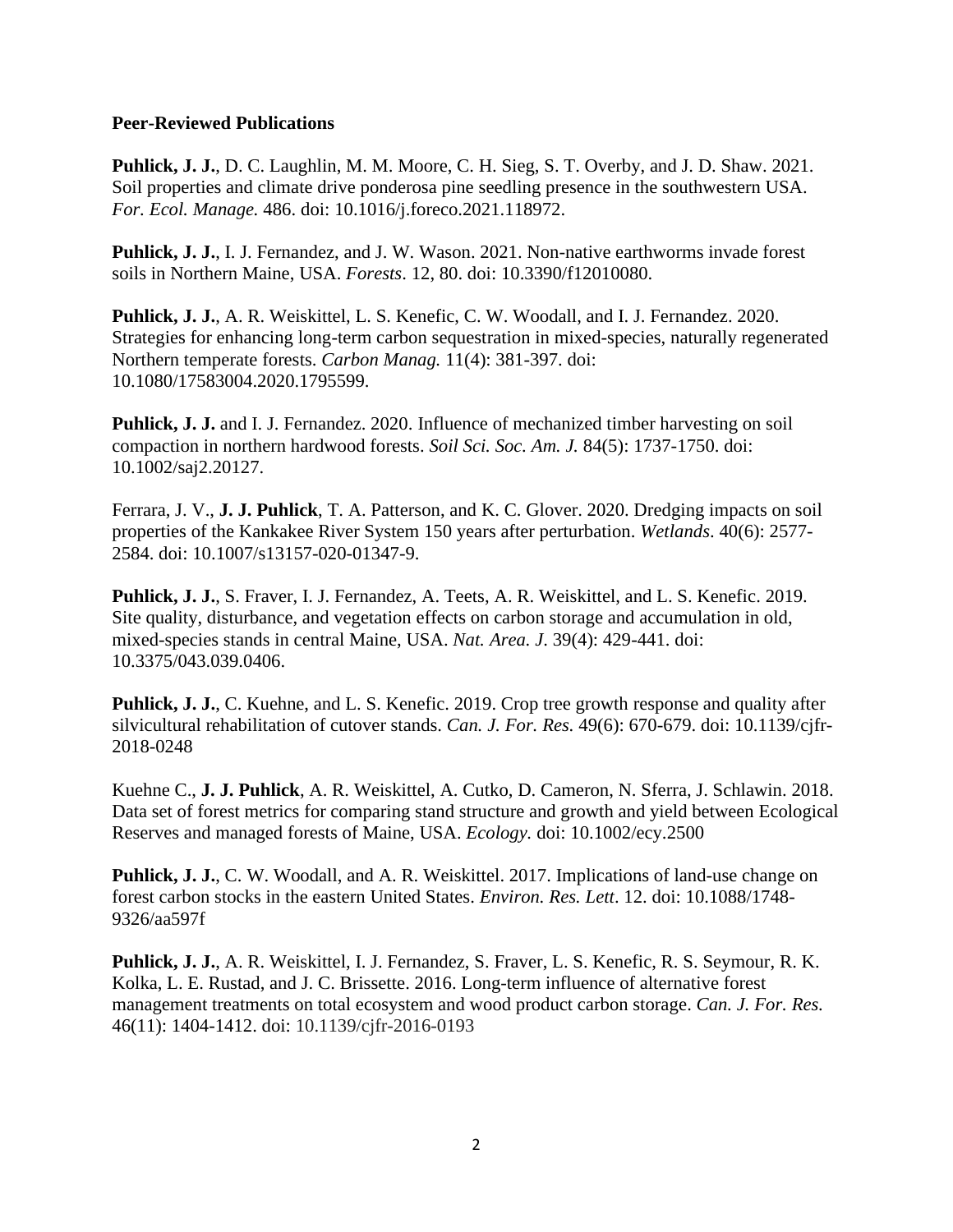**Puhlick, J. J.**, A. R. Weiskittel, S. Fraver, M. B. Russell, and L. S. Kenefic. 2016. Assessing the role of natural disturbance and forest management on dead wood dynamics in mixed-species stands of central Maine, USA. *Can. J. For. Res.* 46(9): 1092-1102. doi: 10.1139/cjfr-2016-0177

**Puhlick, J. J.,** I. J. Fernandez, and A. R. Weiskittel. 2016. Evaluation of forest management effects on the mineral soil carbon pool of a lowland, mixed-species forest in Maine, USA. *Can. J. Soil Sci.* 96(2): 207-218. doi: 10.1139/cjss-2015-0136

**Puhlick, J. J.**, S. Fraver, I. J. Fernandez, A. R. Weiskittel, L. S. Kenefic, R. K. Kolka, and M. - C. Gruselle. 2016. Factors influencing organic-horizon carbon pools in mixed-species stands of central Maine, USA. *For. Ecol. Manage.* 364: 90-100. doi: 10.1016/j.foreco.2016.01.009

**Puhlick, J. J.**, M. M. Moore, and A. R. Weiskittel. 2013. Factors influencing height-age relationships and recruitment of ponderosa pine regeneration in northern Arizona. *West. J. Appl. For.* 28(3): 91-96. doi: 10.5849/wjaf.12-021

Russell, M. B., L. S. Kenefic, A. R. Weiskittel, **J. J. Puhlick**, and J. C. Brissette. 2012. Assessing and modeling standing deadwood attributes under alternative silvicultural regimes in the Acadian Forest region of Maine, USA. *Can. J. For. Res.* 42(11): 1873-1883. doi: 10.1139/x2012-131

**Puhlick, J. J.** 2012. Efficiency of sampling tree regeneration with two plot sizes in northern Arizona. *West. J. Appl. For.* 27(2): 100-101. doi: 10.5849/wjaf.10-039

**Puhlick, J. J.**, D. C. Laughlin, and M. M. Moore. 2012. Factors influencing ponderosa pine regeneration in the southwestern USA. *For. Ecol. Manage.* 264: 10-19. doi: 10.1016/j.foreco.2011.10.002

#### **Funded Research Grant Proposals**

Weiskittel, A. R. and J. J. Puhlick. 2020. Projecting carbon sequestration on the Maine Adaptive Silviculture Network. National Council of Air and Stream Improvement. **\$10,000**.

Puhlick, J. J. and A. R. Weiskittel. 2019. Projecting carbon storage and accumulation of the Maine Ecological Reserves. Sponsored by The Nature Conservancy Maine Field Office and State of Maine Stewardship and Ecological Management Office. **\$25,700**.

Puhlick, J. J. and I. J. Fernandez. 2019. Relative risk of soil nutrient depletions among different intensities of tree biomass removal during timber harvesting in Maine, USA. Cooperative Forestry Research Unit and Center for Undergraduate Research. **\$3,100**.

Puhlick, J. J., A. R. Weiskittel, B. E. Roth, and A. S. Nelson. 2018. Evaluation of silvicultural options for increasing productivity of early successional stands in the Acadian Forest Region. Center for Advanced Forestry Systems. \$**22,810***.*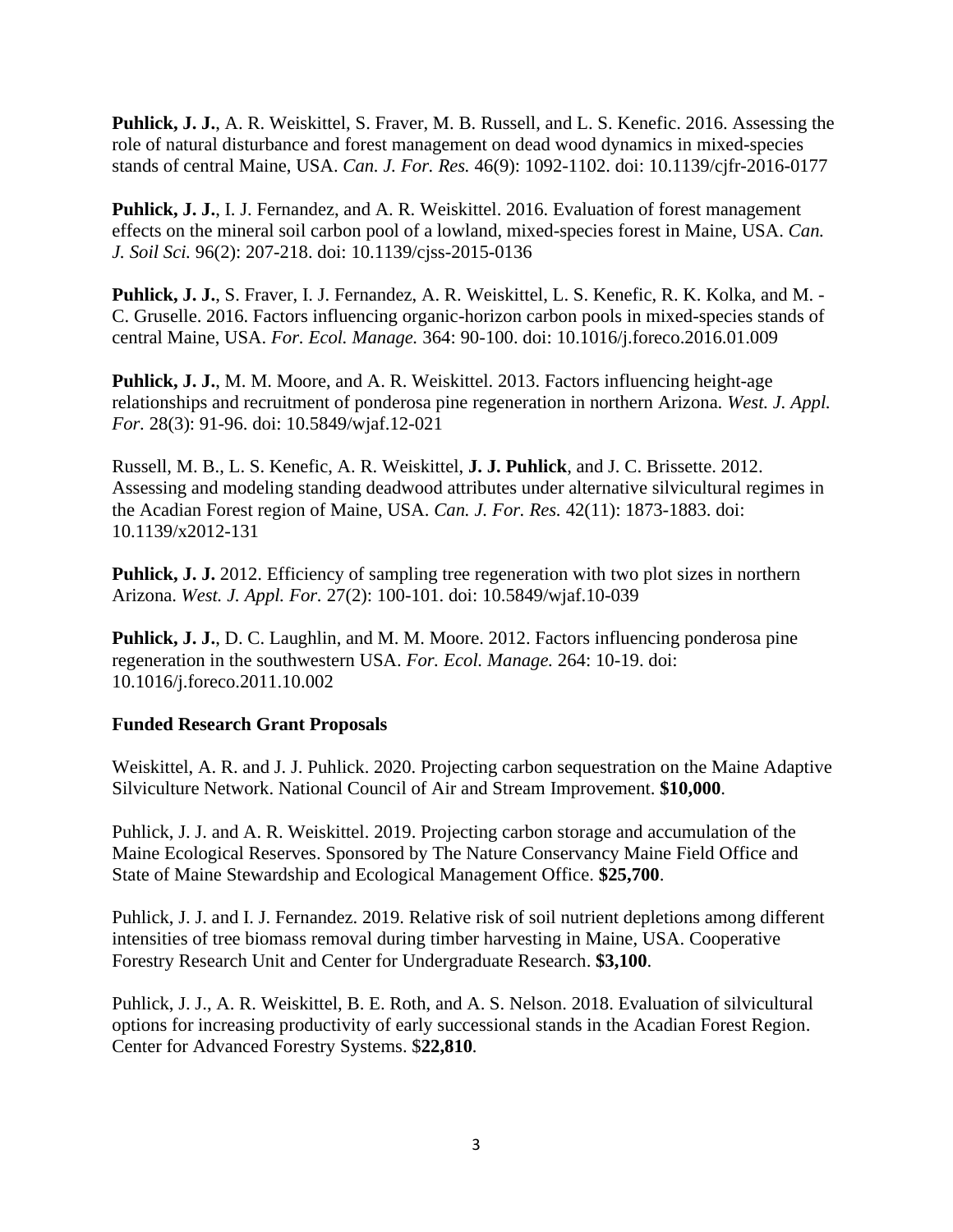Puhlick, J. J., M. -C. Gruselle, I. J. Fernandez, and B. E. Roth. 2018. Assessing and monitoring soil productivity, carbon storage, and conservation on the Maine Adaptive Silviculture Experimental Network. Cooperative Forestry Research Unit. **\$65,583**.

Puhlick, J. J., M. -C. Gruselle, and I. J. Fernandez. 2017. Assessing and monitoring the influence of forest management practices on soil productivity, carbon storage, and conservation in the Acadian Forest Region. Sustainable Forestry Initiative Conservation Grant Proposal. **\$90,000**.

Puhlick J. J., and C. Kuehne. 2017. Development of individual-tree and stand-level approaches for predicting hardwood mortality and growth response to forest management treatments in mixed-species forests of northeastern North America. Sponsored by the Cooperative Forestry Research Unit. **\$34,102**.

Weiskittel, A. R., Puhlick J. J., and C. Kuehne. 2017. Forest composition, structure, and change on the Maine Ecological Reserves. Sponsored by The Nature Conservancy Maine Field Office and State of Maine Stewardship and Ecological Management Office. **\$26,875**.

Puhlick, J. J., D. C. Laughlin, M. M. Moore, C. H. Sieg, and S. T. Overby. 2017. Evaluating the influence of soil attributes on ponderosa pine regeneration in the southwestern USA. USDA Forest Service Rocky Mountain Research Station Funding. **\$23,018**.

Puhlick, J. J., S. Fraver, and L. S. Kenefic. 2017. Using tree-ring analysis to infer site quality, disturbance history, and carbon storage in reference stands on the Penobscot Experimental Forest. Sponsored by the PEF Research Operations Team. **\$4,894**.

Weiskittel, A. R., Puhlick, J. J., and C. W. Woodall. 2015. Projecting net carbon storage and sequestration of the northeastern US forest and forest products sector under alternative future scenarios. USDA ARS Forest Products Research Funding. **\$116,736**.

Weiskittel, A. R., Puhlick, J. J., and C. W. Woodall. 2015. Evaluation of techniques for assessing current and future forest carbon stock dynamics. USDA Forest Service Joint Venture Agreement Funding. **\$28,000**.

Puhlick, J. J., and A. R. Weiskittel. 2013. The influence of silvicultural treatment and site quality on forest soil nutrients on the Penobscot Experimental Forest. Sponsored by the Maine Agricultural and Forest Experiment Station. **\$5,740**.

Puhlick, J. J., A. R. Weiskittel, and I. J. Fernandez. 2013. Forest soil carbon storage and dynamics on the Penobscot Experimental Forest. Sponsored by the PEF Research Operations Team. **\$3,250**.

Puhlick, J. J., and A. R. Weiskittel. 2012. Estimating herbaceous plant community carbon and nitrogen concentrations on the Penobscot Experimental Forest. Sponsored by the Maine Agricultural and Forest Experiment Station. **\$5,457**.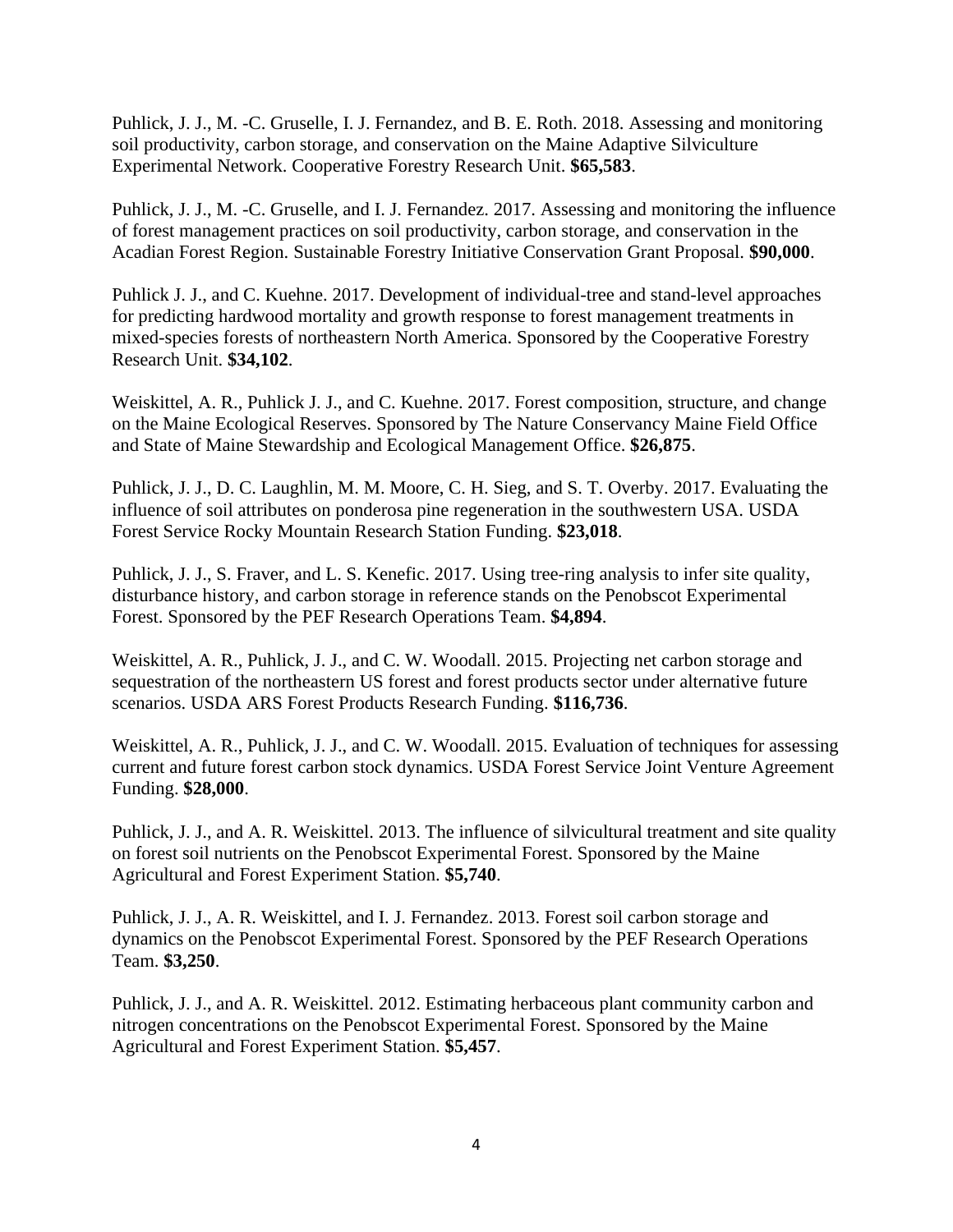Puhlick, J. J., A. R. Weiskittel, and S. Fraver. 2012. Estimating forest floor and standing dead wood biomass and carbon content on the Penobscot Experimental Forest. Sponsored by the PEF Research Operations Team. **\$2,728**.

## **Other Research Grant Proposals**

Puhlick, J. J., A. Daigneault, and R. Lemin Jr. 2021. Economic evaluation of different forest management strategies for altering species composition in stands with American beech and beech bark disease. Cooperative Forestry Research Unit Full-Proposal. Not funded.

Puhlick, J. J., I. J. Fernandez, and C. W. Woodall. 2021. Factors governing the potential for enhanced carbon sequestration in Maine. Cooperative Forestry Research Unit Pre-Proposal. Not funded.

Puhlick, J. J., I. J. Fernandez, J. W. Wason, and S. Fraver. 2019. Abrupt forest change agents: Invasive earthworms and forest health. Cooperative Forestry Research Unit Pre-Proposal. Not funded.

Wason, J. W., I. J. Fernandez and J. J. Puhlick. 2019. Improving seedling success with soil biochar amendments. Cooperative Forestry Research Unit Pre-Proposal. Not funded.

Gruselle, M. -C., and J. J. Puhlick. 2017. Evaluating the long-term and future influence of silvicultural treatments and soil quality on forest productivity and carbon stocks at Austin Pond in central Maine, USA. Cooperative Forestry Research Unit Full-Proposal. Not funded.

Simons-Legaard, E. M., K. R. Legaard, J. J. Puhlick, and A. R. Weiskittel. 2016. Anticipating the carbon consequences of forest insect outbreaks and regional changes in land use to mitigate risk and economic loss. NASA-NIFA Carbon Cycle Science Proposal. Not funded.

#### **Other Publications**

**Puhlick, J. J.**, and S. Bugbee. 2021. Maine Adaptive Silviculture Network (MASN) Field Tour Booklet. Maine Society of American Foresters and University of Maine, Center for Research on Sustainable Forests and Cooperative Forestry Research Unit.

**Puhlick, J. J.**, and A. R. Weiskittel. 2021. Carbon stocks and sequestration on ecological reserves in Maine. General Technical Report. University of Maine, Center for Research on Sustainable Forests. Available on the Maine Natural Areas Program website.

Roth, E., **J. J. Puhlick**, and I. J. Fernandez. 2020. Relative risk of soil nutrient depletion among different intensities of biomass removal during timber harvesting in Maine, USA. Final Report. University of Maine, Center for Undergraduate Research.

**Puhlick, J. J.**, A. R. Weiskittel, B. E. Roth, and A. S. Nelson. 2019. Evaluation of silvicultural options for increasing productivity of early successional stands in the Acadian Forest Region. Final Report. Center for Advanced Forestry Systems.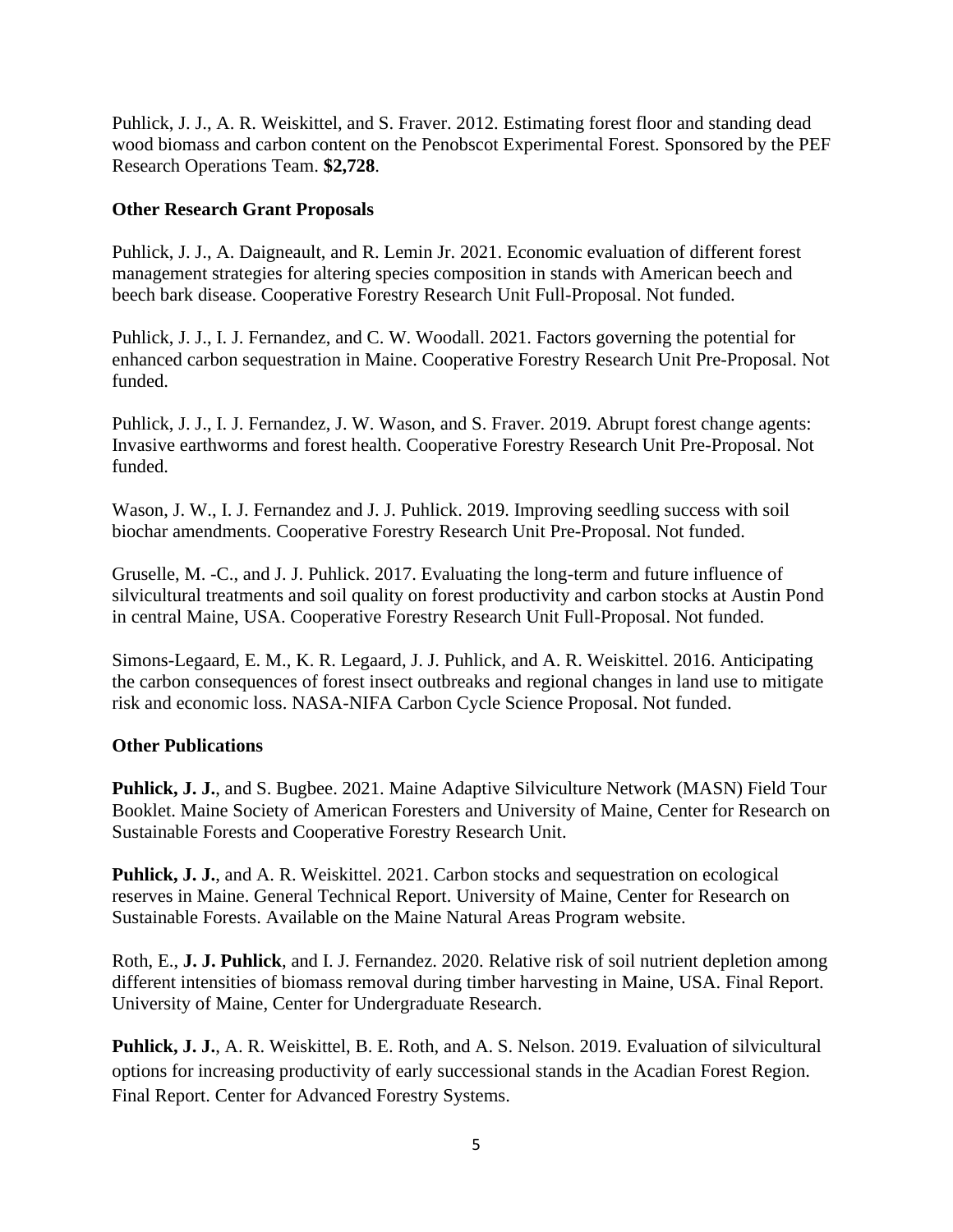Ferrara, J. V., K. C. Glover, and **J. J. Puhlick**. 2019. Dredging impacts on soil properties of the Kankakee River System 150 years after perturbation. Senior Capstone Project.

Kenefic, L. S., K. M. Gerndt, **J. J. Puhlick**, and C. Kuehne. 2018*.* Overstory and regeneration data from the "Rehabilitation of cutover mixedwood stands" study at the Penobscot Experimental Forest. 2nd Edition. Fort Collins, CO: Forest Service Research Data Archive. https://doi.org/10.2737/RDS-2016-0024-2

Kuehne, C., **J. J. Puhlick**, and A. R. Weiskittel. 2018. Ecological Reserves in Maine: Initial results of long-term monitoring. General Technical Report on behalf of Maine Natural Areas Program and The Nature Conservancy.

**Puhlick, J. J.** 2015. How silvicultural treatments and site quality affect carbon storage on the Penobscot Experimental Forest: A 60-year perspective. Ph.D. dissertation, University of Maine, Orono, ME. 169 p. http://digitalcommons.library.umaine.edu/etd/2262

Waskiewicz, J. D., L. S. Kenefic, N. S. Rogers, **J. J. Puhlick**, J. C. Brissette, and R. J. Dionne. 2015. Sampling and measurement protocols for long-term silvicultural studies on the Penobscot Experimental Forest. Gen. Tech. Rep. NRS-147. Newtown Square, PA: USDA, Forest Service, Northern Research Station. 32 p.

Waskiewicz, J. D., L. S. Kenefic, **J. J. Puhlick**, N. S. Rogers, and J. C. Brissette. 2014*.*  Overstory tree and regeneration data from the "Management Intensity Demonstration" study at Penobscot Experimental Forest. Fort Collins, CO: Forest Service Research Data Archive. http://dx.doi.org/10.2737/RDS-2014-0003

Brissette, J. C., L. S. Kenefic, M. B. Russell, and **J. J. Puhlick**. 2012. Overstory tree and regeneration data from the "Silvicultural Effects on Composition, Structure, and Growth" study at Penobscot Experimental Forest. USDA, Forest Service, Northern Research Station. http://dx.doi.org/10.2737/RDS-2012-0008

**Puhlick, J. J.** 2011. Regional- and local-scale modeling of ponderosa pine seedling densities in the Southwest. M.Sc. thesis, Northern Arizona University, Flagstaff, AZ. 80 p.

#### **Presentations at Professional Conferences**

Bugbee, S. and J. J. Puhlick. 2021. Silvicultural strategies to promote forest resiliency to future change. Maine Adaptive Silviculture Network Field Tour. Sponsored by the Maine Society of American Foresters and the University of Maine, Center for Research on Sustainable Forests and Cooperative Forestry Research Unit. Nashville Plantation, ME, August 18, 2021.

Weiskittel, A. R. and J. J. Puhlick. 2021. Carbon accumulation after implementation of forest management treatments on the Maine Adaptive Silviculture Network. Maine Adaptive Silviculture Network Field Tour. Sponsored by the Maine Society of American Foresters and the University of Maine, Center for Research on Sustainable Forests and Cooperative Forestry Research Unit. Nashville Plantation, ME, August 18, 2021.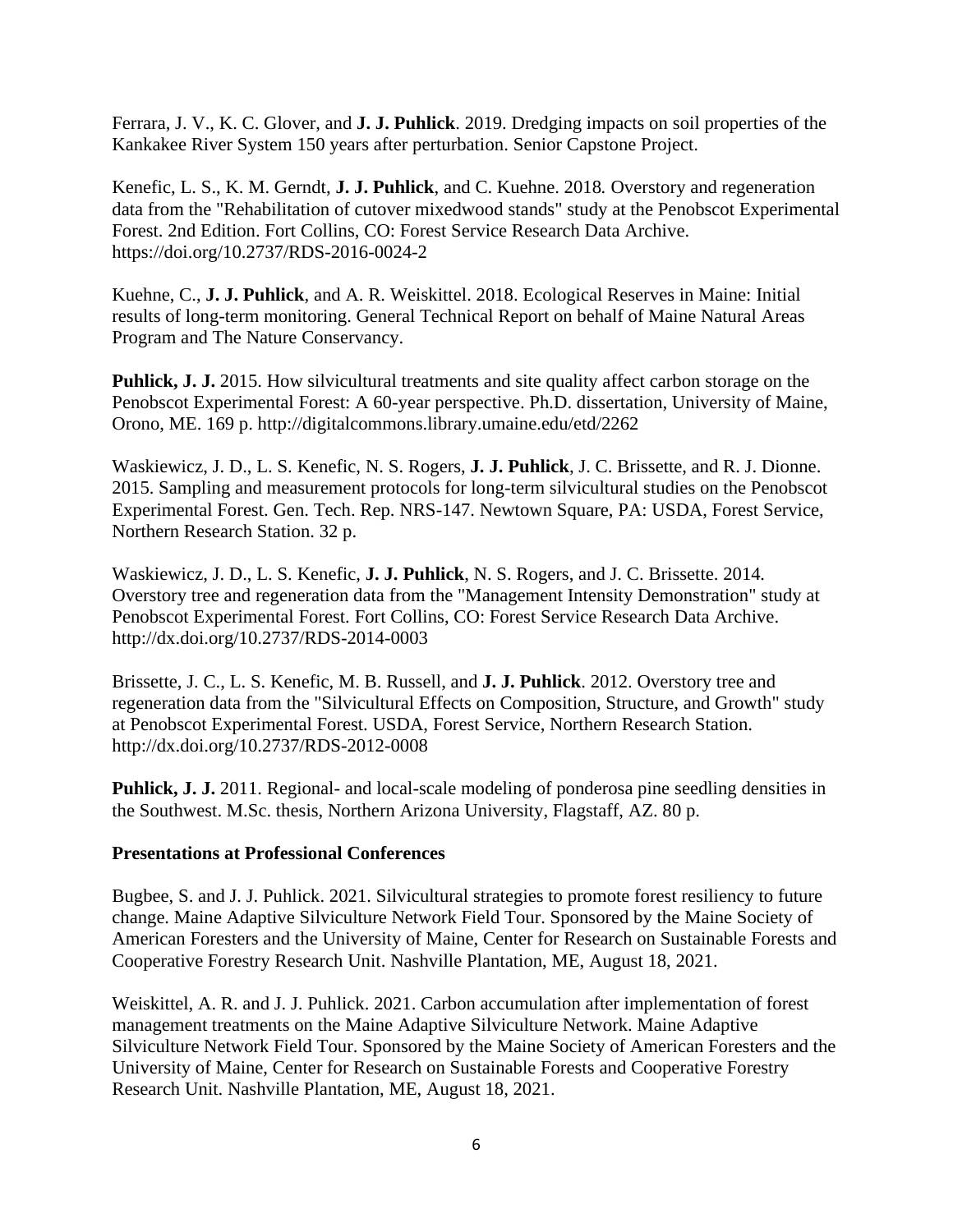Puhlick, J. J. and J. Goldsmith. 2021. Non-native earthworm discoveries and implications for forest health. Maine Adaptive Silviculture Network Field Tour. Sponsored by the Maine Society of American Foresters and the University of Maine, Center for Research on Sustainable Forests and Cooperative Forestry Research Unit. Nashville Plantation, ME, August 18, 2021.

Puhlick, J. J., J. Goldsmith, and A. Brann. 2021. Strategies for altering species composition in stands with American beech and beech bark disease on the Maine Adaptive Silviculture Network. Maine Adaptive Silviculture Network Field Tour. Sponsored by the Maine Society of American Foresters and the University of Maine, Center for Research on Sustainable Forests and Cooperative Forestry Research Unit. Nashville Plantation, ME, August 18, 2021.

Kenefic, L. S. and J. J. Puhlick. 2020. Carbon outcomes of silvicultural alternatives at the Penobscot Experimental Forest. Maine Climate Table, Forest Carbon Discussion Group (copresentation, oral presentation), Online Webinar. September 23, 2020. Recording available online: https://crsf.umaine.edu/resources-2/

Puhlick, J. J. 2020. Strategies for enhancing long-term carbon sequestration in mixed-species, naturally regenerated northern temperate forests. Sustainable Forestry Initiative Inc. Sounding Board (oral presentation), Online Workshop. May 20, 2020. Recording available online: https://www.forests.org/conservation-impact-project/

Puhlick, J. J., A. R. Weiskittel, B. E. Roth, and A. S. Nelson. 2019. Growth and yield of hybrid poplar and white spruce in pure and mixed plantations in eastern Maine. New England SAF Winter Meeting (oral presentation), Burlington, VT, March 27-29, 2019.

Puhlick, J. J., A. R. Weiskittel, B. E. Roth, and A. S. Nelson. 2019. Silvicultural options for increasing productivity of early successional stands: 14-year results of the Silvicultural Intensity and Species Composition Experiment. New England SAF Winter Meeting (poster presentation), Burlington, VT, March 27-29, 2019.

Puhlick, J. J. 2018. Opportunities for assessment of long-term site productivity across contrasting sites in Maine. *Workshop on*: Long-term site productivity research: lessons from other regions and opportunities for Maine. Sponsored by the Center for Research on Sustainable Forests and the Cooperative Forestry Research Unit at the University of Maine (oral presentation), Orono, ME, June 7, 2018.

Puhlick, J. J. and T. Gilbert. 2018. Research and best management practices for water and soil. *Workshop on*: Long-term site productivity research: lessons from other regions and opportunities for Maine. Sponsored by the Center for Research on Sustainable Forests and the Cooperative Forestry Research Unit at the University of Maine (field tour presentation), Maine Adaptive Silviculture Network Installation, Grand Falls Township, ME, June 8, 2018.

Puhlick, J. J., M. -C. Gruselle, and I. J. Fernandez. 2018. Assessing and monitoring the influence of forest management practices on soil productivity, carbon storage, and conservation in the Acadian Forest Region. Northeastern Soil Monitoring Cooperative Workshop (oral presentation), Troy, NY, March 28, 2018.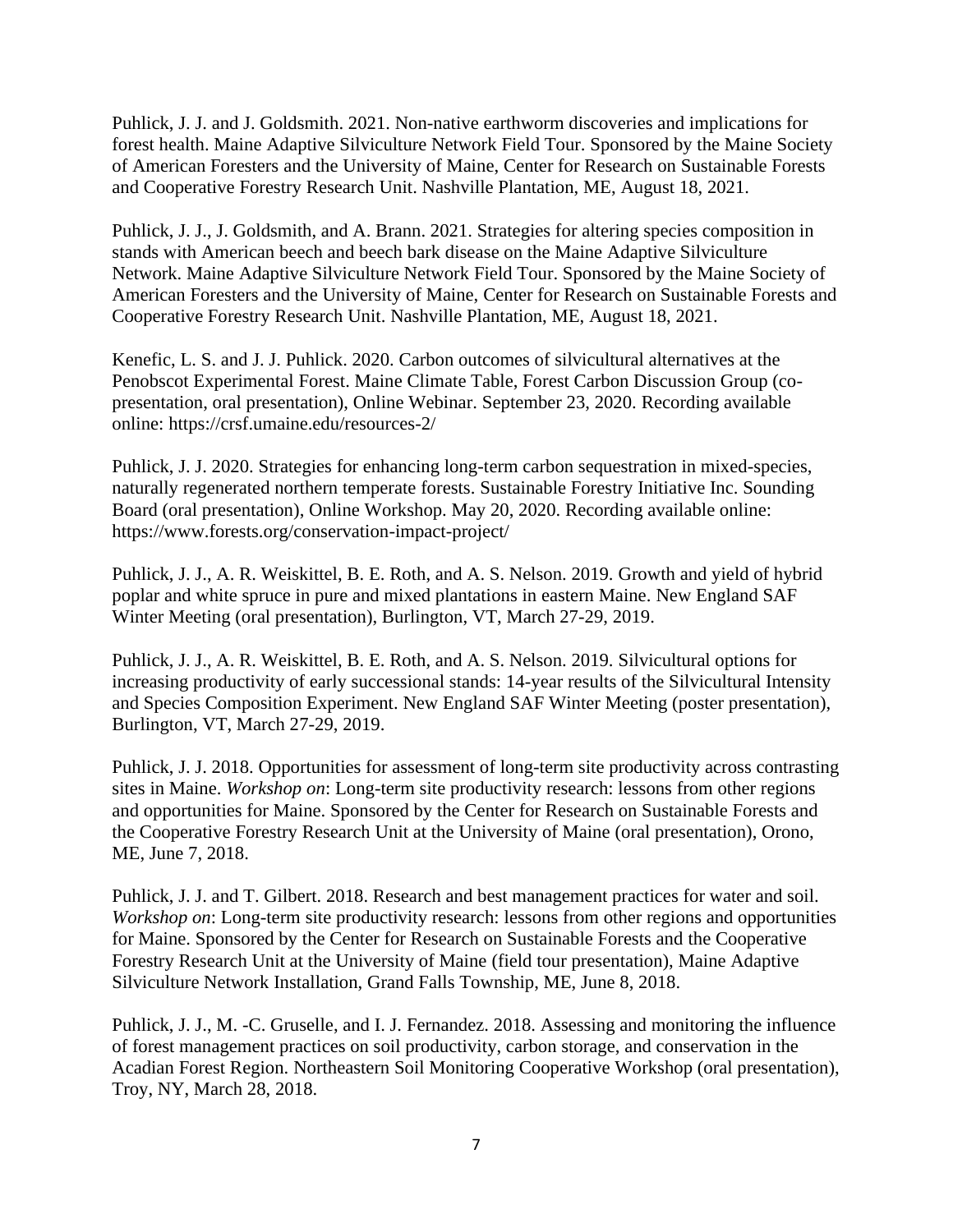Puhlick, J. J., C. Kuehne, and L. S. Kenefic. 2018. Crop tree growth response and quality after silvicultural rehabilitation of cutover stands. New England SAF Winter Meeting (oral presentation), Nashua, NH, March 28-29, 2018.

Kenefic, L. S. and J. J. Puhlick. 2018. Using soil attributes to inform silvicultural prescriptions and carbon storage objectives. New England Regional Council on Forest Engineering (copresentation, oral presentation), Orono, ME, March 12-13, 2018.

Puhlick, J. J., D. C. Laughlin, M. M. Moore, C. H. Sieg, S. T. Overby, and J. D. Shaw. 2017. A refined regional model for predicting southwestern ponderosa pine regeneration densities. SAF National Convention, (poster presentation), Albuquerque, NM, November 15-17, 2017.

Puhlick, J. J., A. R. Weiskittel, and L. S. Kenefic. 2017. Silvicultural effects on carbon sequestration at the Penobscot Experimental Forest from 1950-2016. New England SAF Winter Meeting (poster presentation), Bangor, ME, March 8-10, 2017.

Gruselle, M. -C., S. Fraver, J. J. Puhlick, I. J. Fernandez, and C. W. Woodall. 2017. Buried dead wood: An often-overlooked detrital pool in the Acadian Forest. New England SAF Winter Meeting (poster presentation), Bangor, ME, March 8-10, 2017.

Puhlick, J. J., A. R. Weiskittel, and C. W. Woodall. 2016. Evaluating land-use change and associated forest carbon dynamics in the eastern United States. SAF National Convention, technical session (oral presentation), Madison, WI, November 2-6, 2016.

Puhlick, J. J., A. R. Weiskittel, I. J. Fernandez, S. Fraver, L. S. Kenefic, and R. S. Seymour. 2015. Comparisons of carbon pools among alternative management regimes on the Penobscot Experimental Forest. New England SAF Winter Meeting (poster presentation), Fairlee, VT, March 24-27, 2015.

Puhlick, J. J., A. R. Weiskittel, I. J. Fernandez, S. Fraver, L. S. Kenefic, and R. S. Seymour. 2014. How silvicultural treatments and site quality affect carbon storage in a mixed species forest in Maine, USA. IUFRO World Congress, special session for students and young scientists (oral presentation), Salt Lake City, UT, October 5-11, 2014.

Puhlick, J. J., A. R. Weiskittel, I. J. Fernandez, S. Fraver, L. S. Kenefic, and R. S. Seymour. 2014. How silvicultural treatments and site quality affect carbon storage in a mixed-species forest. SAF/CIF-IFC National Convention, technical session (oral presentation), Salt Lake City, UT, October 8-11, 2014.

Puhlick, J. J., A. R. Weiskittel, I. J. Fernandez, R. S. Seymour, S. Fraver, and L. S. Kenefic. 2013. How silvicultural treatments and site quality affect carbon storage on the Penobscot Experimental Forest. North American Forest Ecology Workshop (oral presentation), Bloomington, IN, June 16-20, 2013.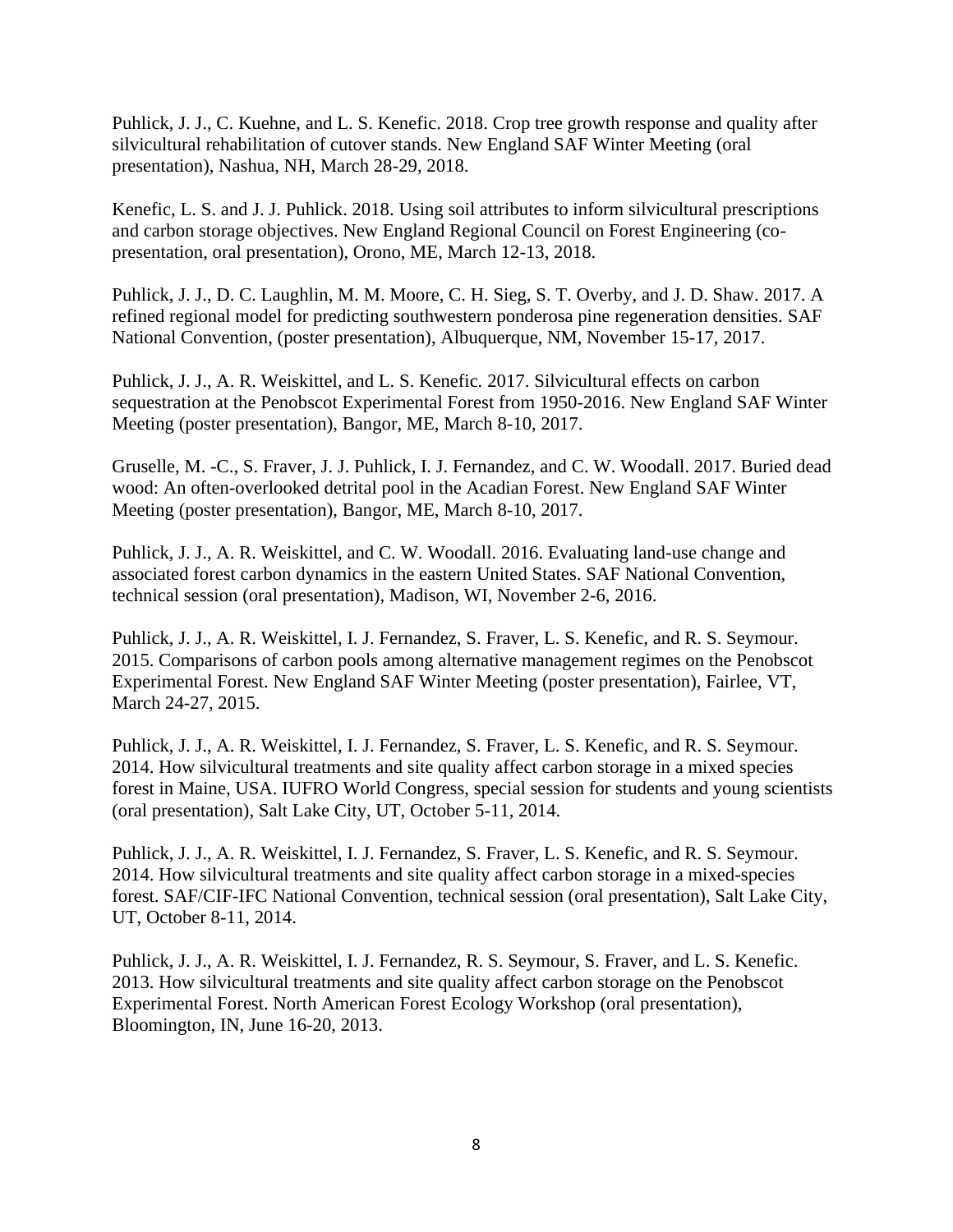Puhlick, J. J., A. R. Weiskittel, L. S. Kenefic, I. J. Fernandez, S. Fraver, L. E. Rustad, R. K. Kolka, and J. C. Brissette. 2012. How silvicultural treatments affect carbon storage on the Penobscot Experimental Forest: A 60-year perspective. Eastern CANUSA Forest Science Conference (oral presentation), Durham, NH, November 1-3, 2012.

Puhlick, J. J., D. C. Laughlin, and M. M. Moore. 2011. The effects of climate on ponderosa pine regeneration on the Coconino National Forest, Arizona. SAF National Workshop on Climate and Forests (poster presentation), Flagstaff, AZ, May 16-18, 2011.

Puhlick, J. J., D. C. Laughlin, and M. M. Moore. 2010. A predictive regional-scale model for southwestern ponderosa pine regeneration densities. SAF National Convention, technical session (oral presentation), Albuquerque, NM, October 27-31, 2010.

Puhlick, J. J., and M. M. Moore. 2010. Optimal plot size for sampling tree regeneration in ponderosa pine forests on the Coconino National Forest. Southwestern SAF Spring Meeting (poster presentation), Flagstaff, AZ, April 9, 2010.

### **Other Presentations**

Puhlick, J. J. Assessing and monitoring soil productivity, carbon storage, and conservation on the Maine Adaptive Silviculture Network. Cooperative Forestry Research Unit Advisory Committee Meeting (invited guest, oral presentation). Orono, ME, January 22, 2020.

Puhlick, J. J. Assessing and monitoring the influence of forest management practices on soil productivity, carbon storage, and conservation in the Acadian Forest Region. Substantiable Forestry Initiative Inc., Maine State Implementation Committee Meeting (invited guest, oral presentation). Augusta, ME, December 4, 2019.

Puhlick, J.J. Crop tree growth response and quality after silvicultural rehabilitation of cutover stands. Cooperative Forestry Research Unit Advisory Committee Meeting (invited guest, oral presentation). Orono, ME, January 24, 2018.

Kuehne C., Puhlick J. J., and Weiskittel, A. R. Forest composition, structure, and change on the Maine Ecological Reserves. Ecological Reserves Scientific Advisory Committee Meeting (oral presentation). Orono, ME, November 27, 2017.

Puhlick, J. J. Methods for quantifying forest carbon stocks. Advanced Forest Measurements guest lecture. University of Maine. Orono, ME, 2017.

Puhlick, J. J. Carbon storage research on the Penobscot Experimental Forest. USDA Forest Service, Northern Research Station, Team Leader Visit to the University of Maine (field tour presentation). Orono, ME, May 18, 2016.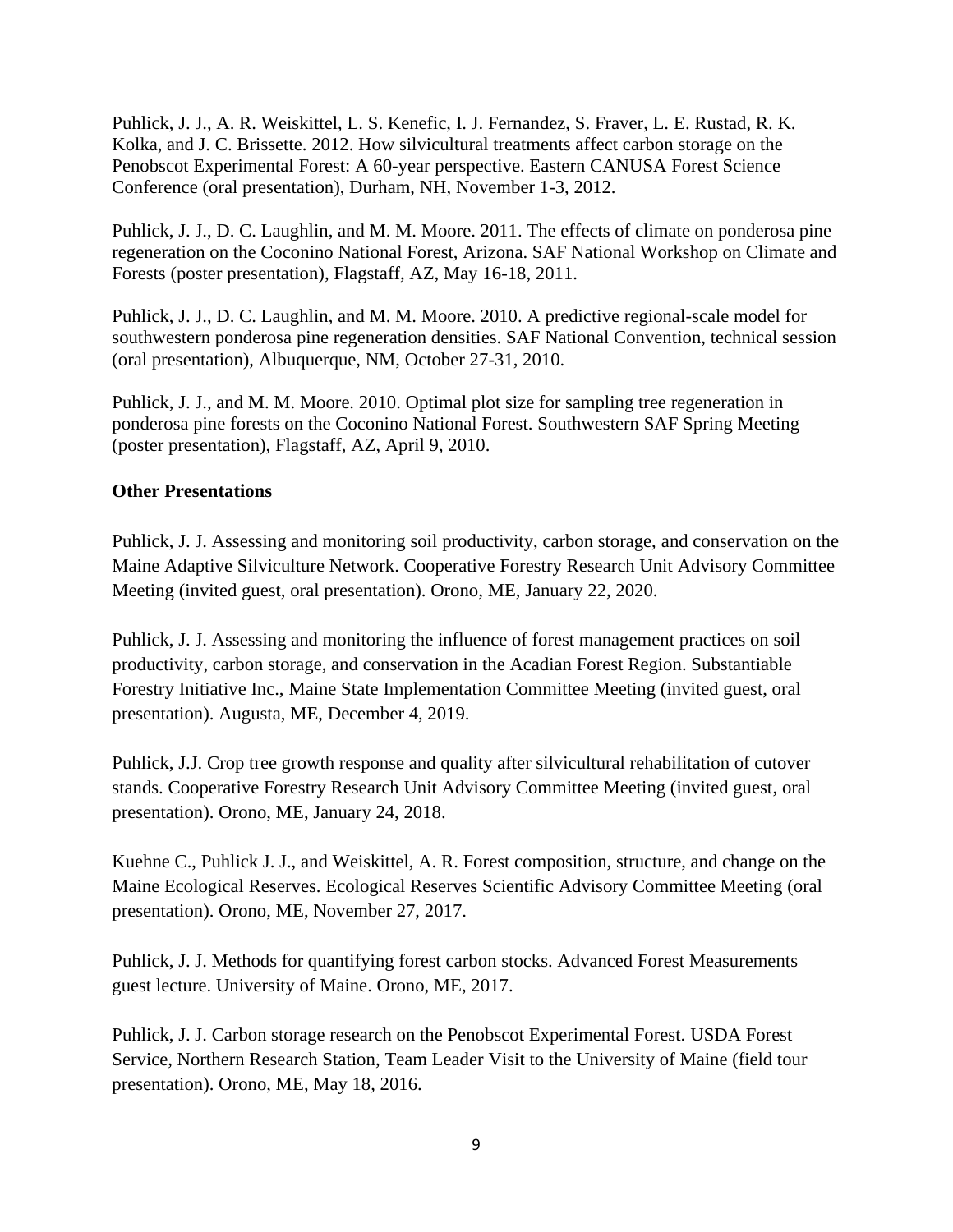Puhlick, J. J. Methods for determining understory plant and forest soil carbon estimates. University of Maine Forestry Seminar Series (oral presentation). Orono, ME, 2013.

Puhlick, J. J. Guidelines for effective data management in forestry and related fields. University of Maine Forestry Graduate Organization (oral presentation). Orono, ME, 2012.

# **Academic and Professional Activities**

- Faculty Mentor Award Nominee. 2019. University of Maine, Orono, Maine.
- Ralph H. Griffin Memorial Scholarship. 2015. Awarded to a meritorious graduate student in silviculture, forest management, or forest soils. University of Maine, School of Forest Resources.
- Society of American Foresters Member. 1996 present.
- Journal Referee. 2012 present: *Forest Ecology and Management, Canadian Journal of Forest Research, Forest Science, Ecological Applications, Fire Ecology, Climate Change, Forest Ecosystems, Forests, Forest Product Journal, Plant and Soil*.
- Graduate Student Government Grant Review Committee Member. 2013. University of Maine, Orono, Maine.
- Curriculum Committee Graduate Student Representative. 2009-2010. School of Forestry, Northern Arizona University, Flagstaff, Arizona.
- Attendee. Maine Association of Professional Soil Scientists Annual Workshop. September 5, 2018. Old Town, Maine. Including exercises at excavated soil pits for developing new policies related to soil classifications.
- Meetings for data acquisition. August 2017. Northern Hardwoods Research Institute, Edmundston, New Brunswick, and the University of New Brunswick, Fredericton.
- Attendee. Multi-aged silviculture of northern hardwood and mixedwood forests. August 24-26, 2016. Quebec. Sponsored by the New England Society of American Foresters.

# **Selected Responses to Course Evaluation Questions** (scale 0-5, with 5 being very much)

# Silviculture Lecture 2015 and 2017

How open was the instructor to other viewpoints? **4.71 / 4.80 / 4.00** (mean undergraduate response 2015 / graduate response 2015 / undergraduate response 2017 – only 2 graduate students in 2017)

Did the instructor show respect for the questions and opinions of the students? **4.76 / 5.00 / 4.55** How open were examples used in class? **4.71 / 4.80 / 4.66**